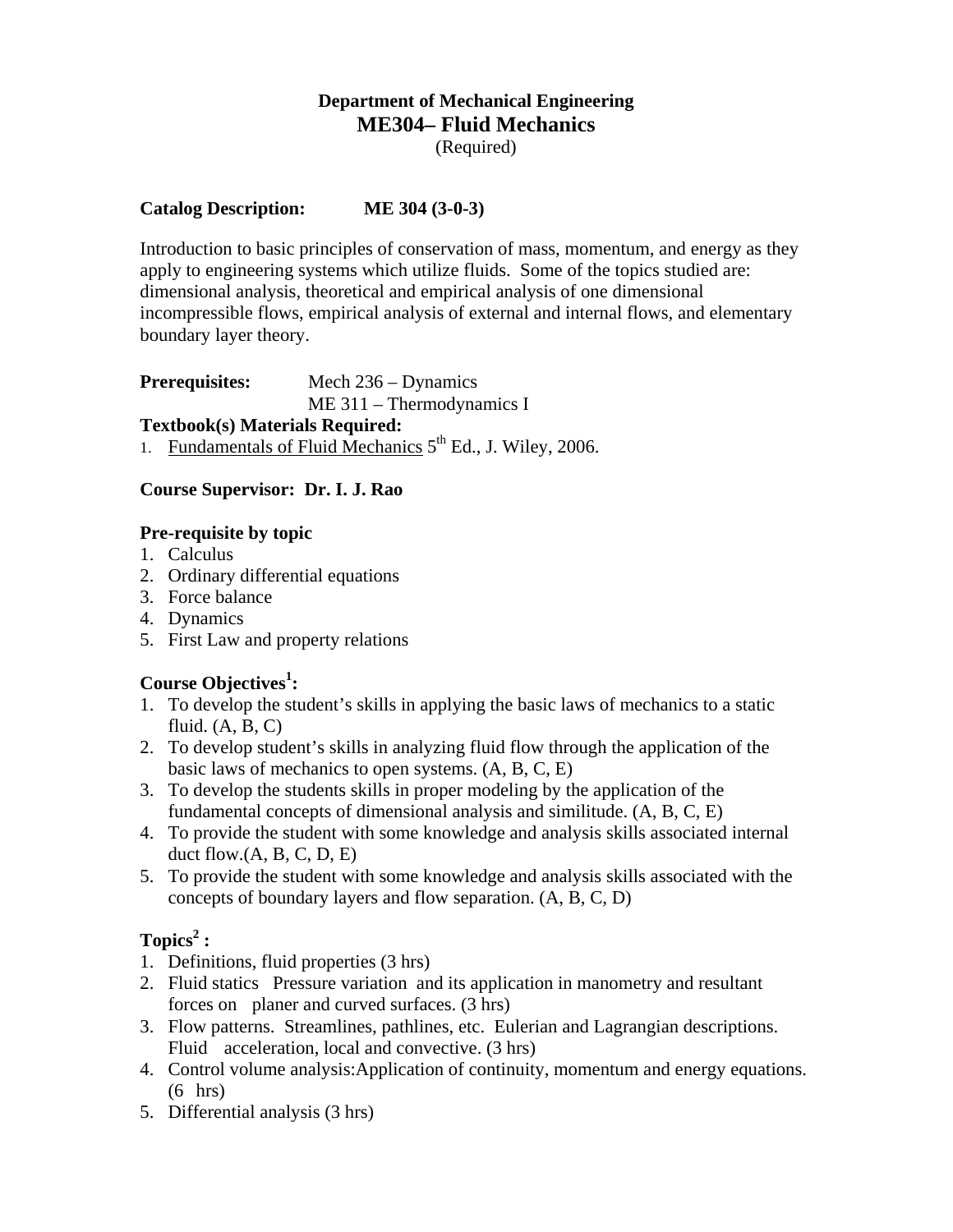- 6. Euler's and Bernoulli's equations and application (3 hrs)
- 7. Dimensional analysis: Dimensionless parameters and model studies (3hrs)
- 8. Internal flows: Laminar and turbulent pipe flows (6 hrs)
- 9. Boundary layer concepts, laminar and turbulent flows (3 hrs)
- 10. Drag: Drag on two-dimensional bodies (3 hrs)

### **Evaluation Method:**

- 1. Quizzes
- 2. Exam
- 3. Homework

**Schedule:** Lecture Recitation: 3 hours, per week

**Professional Component:** Engineering Science

**Program Objectives Addressed**: A, B, C, D, E

# **Course Outcomes<sup>3</sup> :**

### **Objective 1**

1.1 Students will demonstrate an ability to determine surface forces and pressure difference for a static fluid.  $(1,2,3)$   $(a,e,h,k)$ 

# **Objective 2**

- 2.1. Students will demonstrate an ability to apply the conservation laws to a variety of physical problems and obtain engineering design quantities. (1,2,3) (a,c,e,h,k)
- 2. 2. Students will use software to solve some exercises  $(3)$   $(a,c,e,h,k)$
- 2. 3. Students will demonstrate the ability to property apply the mechanical energy equation to a variety of physical systems.  $(1,2,3)$   $(a,c,e,h,k)$

# **Objective 3**

3. 1. Students will demonstrate an ability to form dimensionless groups and apply the resulting modeling laws to experimental data as well as a variety of engineering problems.  $(1,2,3)$   $(a,e,h,k)$ 

# **Objective 4**

- 4.1. Students will demonstrate an ability to determine engineering design quantities (shear stress, losses, volumetric flow rates and pressures) for laminar and turbulent flows. $(1,2,3)$   $(a,c,e,h,k)$
- 4.2. Students will demonstrate the use of engineering software for iteration type problems.  $(3)(a,c,e,h,k)$

# **Objective 5**

- 5.1 Students will demonstrate an ability to determine the drag characteristics and boundary layer parameters for laminar as well as turbulent flow. (1,2,3,4)  $(a,c,e,h,k)$
- 5.2 Students will demonstrate an ability to determine the drag coefficient that is applicable to a variety of flow situations.  $(1,2,3,4)$   $(a,c,e,h,k)$

#### **Prepared by:** Rao Date: September 25, 2006

**<sup>1</sup>** Capital Letters in parenthesis refer to the Program Objectives of the Mechanical Engineering

**\_\_\_\_\_\_\_\_\_\_\_\_\_\_\_\_\_\_\_\_\_\_\_\_\_\_\_\_\_\_\_\_\_\_\_\_\_\_\_\_\_\_\_\_\_\_\_\_\_\_\_\_\_\_\_\_\_\_\_\_\_\_\_\_\_\_\_\_\_\_\_\_**